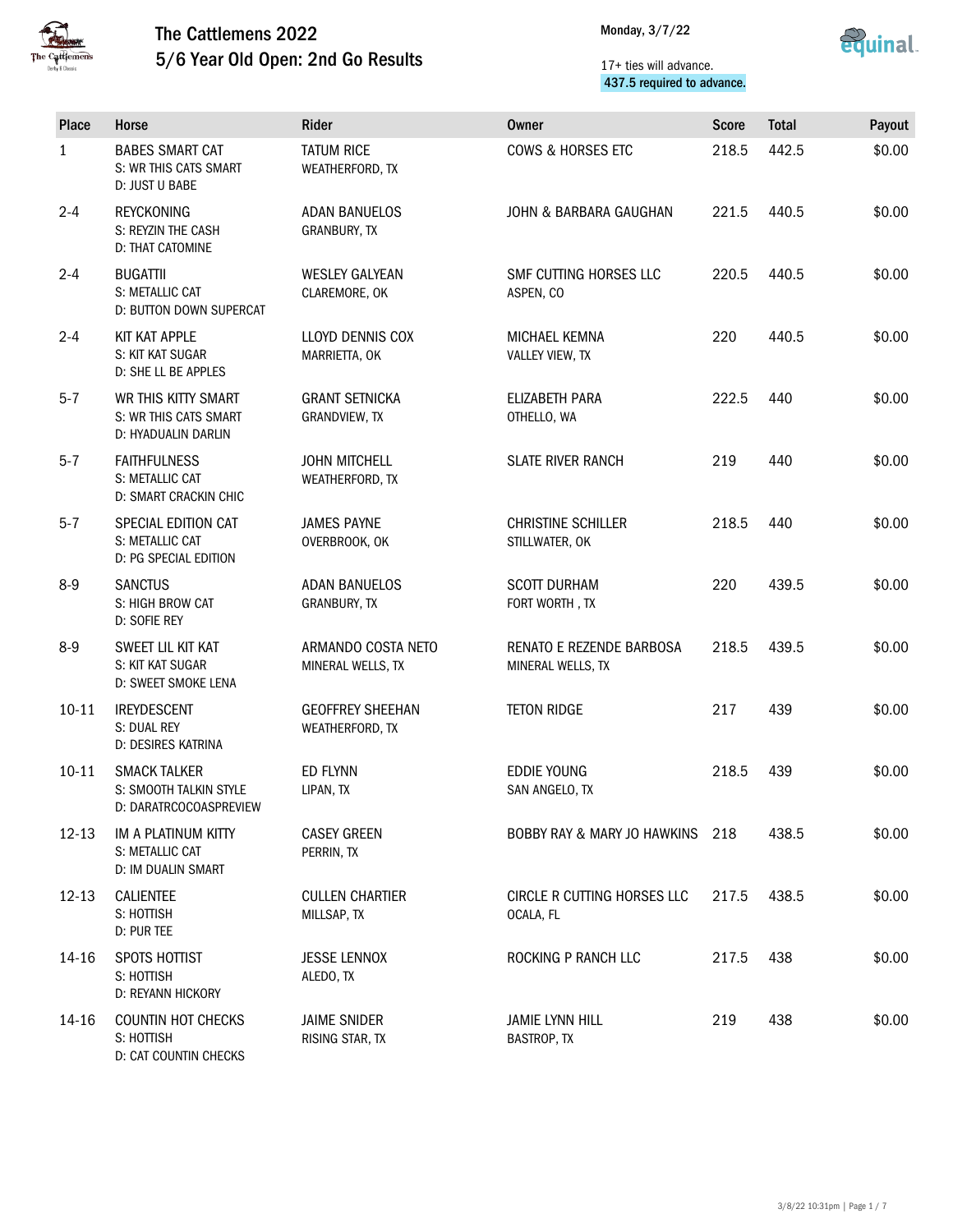



#### 17+ ties will advance. 437.5 required to advance.

| Place | <b>Horse</b>                                                       | <b>Rider</b>                              | Owner                                    | <b>Score</b> | <b>Total</b> | Payout |
|-------|--------------------------------------------------------------------|-------------------------------------------|------------------------------------------|--------------|--------------|--------|
| 14-16 | HIT THA FLO<br>S: DUAL SMART REY<br>D: MISS WOODY TWO SHOES        | <b>MATT MILLER</b><br>POOLVILLE, TX       | MATT AND MEGAN MILLER                    | 219          | 438          | \$0.00 |
| 17    | <b>KR ISADORABLE</b><br>S: HOTTISH<br>D: KR ISADORA DUAL           | LLOYD DENNIS COX<br>MARRIETTA, OK         | KATHLEEN MOORE<br>MADILL, OK             | 217          | 437.5        | \$0.00 |
|       |                                                                    |                                           | Requires: 437.5 to advance.              |              |              |        |
| 18-20 | DMAC SWEET N SOUR<br>S: HOTTISH<br>D: CHERRY CHEX DUALLY           | <b>CLINT ALLEN</b><br>WEATHERFORD, TX     | <b>DAVID MCDAVID</b><br>FORT WORTH, TX   | 217.5        | 437          | \$0.00 |
| 18-20 | <b>FANCY METELES</b><br>S: METELES CAT<br>D: PLAYIN N FANCY        | CODY HEDLUND<br>LIPAN, TX                 | <b>CODY HEDLUND</b><br>LIPAN, TX         | 220.5        | 437          | \$0.00 |
| 18-20 | JAE ZEE<br>S: BOON TOO SUEN<br>D: EAZEE E                          | <b>TATUM RICE</b><br>WEATHERFORD, TX      | <b>KEVIN KNIGHT</b><br>WEATHERFORD, TX   | 220.5        | 437          | \$0.00 |
| 21    | STARS COPPER CAT<br>S: HIGH BROW CAT<br><b>D: STARS MISS FANCY</b> | <b>GRANT SETNICKA</b><br>GRANDVIEW, TX    | J FIVE HORSE RANCH MGMT LLC              | 217          | 436.5        | \$0.00 |
| 22    | <b>CINCA CAT</b><br>S: HIGH BROW CAT<br>D: CINCA IM HOT            | <b>ADAN BANUELOS</b><br>GRANBURY, TX      | PLANTATION FARMS LLC                     | 216.5        | 436          | \$0.00 |
| 23-26 | <b>ARMANI BLUE</b><br>S: SMOOTH AS A CAT<br>D: AUTUMN BOON         | <b>BRETT MCGLOTHLIN</b><br>PERRIN, TX     | JEFFREY DAVID NEIDHART<br>FARMINGTON, NM | 217          | 435.5        | \$0.00 |
| 23-26 | <b>MAMAZ BOY</b><br>S: METALLIC CAT<br>D: JUNIE WOOD               | <b>JOHN MITCHELL</b><br>WEATHERFORD, TX   | <b>SLATE RIVER RANCH</b>                 | 216          | 435.5        | \$0.00 |
| 23-26 | PRINCESSES RULE<br>S: DOCS STYLISH OAK<br>D: LITTLE BOW PEEPTO     | <b>GRANT SETNICKA</b><br>GRANDVIEW, TX    | RIO ROCA LAND & CATTLE CO                | 214.5        | 435.5        | \$0.00 |
| 23-26 | <b>BABY TALK</b><br>S: SMOOTH TALKIN STYLE<br>D: SPECIAL NU BABY   | LLOYD DENNIS COX<br>MARRIETTA, OK         | <b>BARKER RANCH CH LLC</b>               | 216.5        | 435.5        | \$0.00 |
| 27-31 | <b>FLASHIE</b><br>S: PURDY BOY FLASH<br>D: OH FLO                  | MICHAEL COOPER<br>WEATHERFORD, TX         | PURSELLEY PERFORMANCE<br><b>HORSES</b>   | 216.5        | 435          | \$0.00 |
| 27-31 | SHE BE METALLIC<br>S: METALLIC CAT<br>D: PEPPY PETITES CHOICE      | RUSS WESTFALL<br>GRANBURY, TX             | <b>JIM KARHAN</b>                        | 210          | 435          | \$0.00 |
| 27-31 | <b>TALKIN REYCY</b><br>S: SMOOTH TALKIN STYLE<br>D: TWICE AS REYCY | <b>CULLEN CHARTIER</b><br>MILLSAP, TX     | <b>MARK SENN</b><br>AUGUSTA, GA          | 215          | 435          | \$0.00 |
| 27-31 | SMART LOOKIN SANNMAN<br>S: SANNMAN<br>D: DIDGES SMART KITTY        | <b>CHRISTIAN MILLER</b><br>FORT WORTH, TX | <b>TED TURNER</b><br><b>BUSHNELL, FL</b> | 215          | 435          | \$0.00 |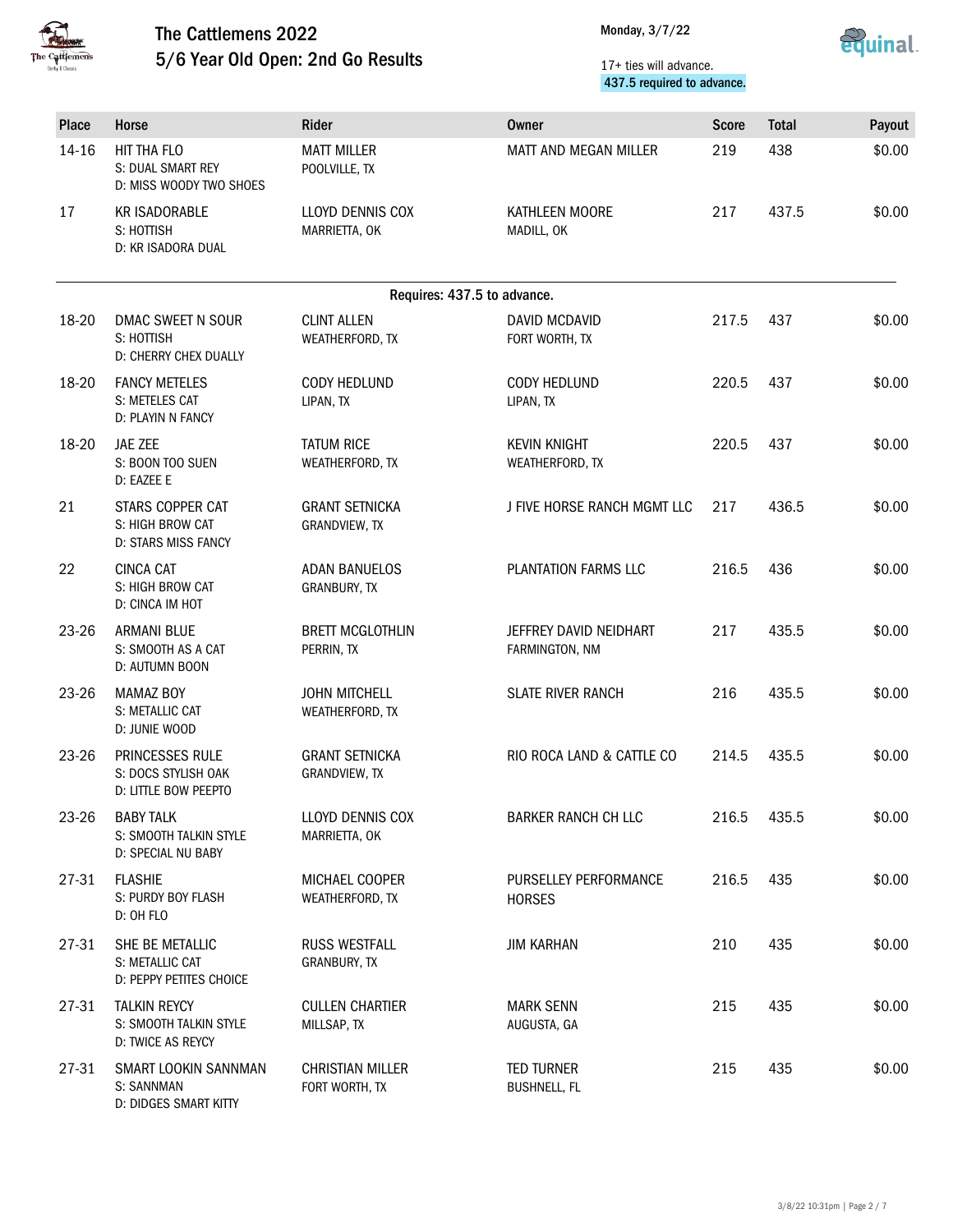



#### 17+ ties will advance. 437.5 required to advance.

| Place | Horse                                                                 | Rider                                   | <b>Owner</b>                             | <b>Score</b> | <b>Total</b> | Payout |
|-------|-----------------------------------------------------------------------|-----------------------------------------|------------------------------------------|--------------|--------------|--------|
| 27-31 | <b>CASINO BOSSES</b><br>S: WR THIS CATS SMART<br>D: A WHITTLE RELIEF  | <b>ADAN BANUELOS</b><br>GRANBURY, TX    | PLANTATION FARMS LLC                     | 216.5        | 435          | \$0.00 |
| 32-33 | STOLE A KISS<br>S: METALLIC CAT<br>D: SMART LOOKIN MATE               | <b>JAMES PAYNE</b><br>OVERBROOK, OK     | KATHLEEN MOORE<br>MADILL, OK             | 217          | 434.5        | \$0.00 |
| 32-33 | METALLIC MYSTIFIED<br>S: METALLIC CAT<br>D: SWEET ABRA                | <b>JESSE LENNOX</b><br>ALEDO. TX        | ROCKING P RANCH LLC                      | 214          | 434.5        | \$0.00 |
| 34    | A STAR IS BORNE<br>S: BOON TOO SUEN<br>D: HOLLY IS SMOOTH             | MISSY JEAN ETHERIDGE<br>CORINTH, MS     | <b>BELLE TERRE RANCH</b>                 | 216          | 434          | \$0.00 |
| 35-37 | <b>LIL RICKY</b><br>S: METELES CAT<br>D: JUNIE WOOD                   | <b>JOHN MITCHELL</b><br>WEATHERFORD, TX | <b>SLATE RIVER RANCH</b>                 | 216.5        | 433.5        | \$0.00 |
| 35-37 | <b>RANGER HUGHES</b><br><b>S: THOMAS E HUGHES</b><br>D: CHOICE JEWELS | <b>KENNETH PLATT</b><br>FORT LUPTON, CO | ROBERT TREGEMBA<br>CASTLE ROCK, CO       | 215.5        | 433.5        | \$0.00 |
| 35-37 | CINCA METALLIC<br>S: METALLIC CAT<br>D: CINCA DE MAYA                 | <b>JESSE LENNOX</b><br>ALEDO, TX        | ROCKING P RANCH LLC                      | 214.5        | 433.5        | \$0.00 |
| 38    | ASPENGLOW<br>S: METALLIC CAT<br>D: PURDY ARISTOCRAT                   | <b>CASEY GREEN</b><br>PERRIN, TX        | BOBBY RAY & MARY JO HAWKINS 216          |              | 433          | \$0.00 |
| 39    | SUEPER HOT<br>S: HOTTISH<br><b>D: SUEPER KITTY</b>                    | <b>RANDY CHARTIER</b><br>MILLSAP, TX    | MARCELLE LEBLANC<br>FORT WORTH, TX       | 216          | 432.5        | \$0.00 |
| 40    | PINK METALLIC<br>S: METALLIC CAT<br>D: LA FEMME NIKITA                | R L CHARTIER<br>WEATHERFORD, TX         | ANDERSON CATTLE CO                       | 215.5        | 432          | \$0.00 |
| 41    | <b>REYS YOUR BROW</b><br>S: HIGH BROW CAT<br>D: TOOTSIE REY           | MICHAEL COOPER<br>WEATHERFORD, TX       | EJ HUNTLEY<br>WEATHERFORD, TX            | 213.5        | 431.5        | \$0.00 |
| 42    | STYLIN FAMILY JEWELS<br>S: DOCS STYLISH OAK<br>D: HIGH PRICED JEWEL   | PAUL HANSMA<br>WEATHERFORD, TX          | <b>NORA STENT</b><br>GARDNERVILLE, NV    | 204          | 423          | \$0.00 |
| 43    | CATOLENA CASHIN IN<br>S: REYZIN THE CASH<br>D: DUAL CATOLENA          | <b>TARIN RICE</b><br>POOLVILLE, TX      | JOEL M COLGROVE SR<br><b>BOLIGEE, AL</b> | 180          | 402          | \$0.00 |
| 44    | A HOT LIL SCOOTER                                                     | <b>RANDY CHARTIER</b><br>MILLSAP, TX    | <b>JAMIE GRASMAN</b><br>HOLLAND, MI      | 180          | 397          | \$0.00 |
| 45    | METALLIC CORONA<br>S: METALLIC CAT<br>D: ESR TABITHA                  | <b>JESSE LENNOX</b><br>ALEDO, TX        | ROCKING P RANCH LLC                      | 120          | 338          | \$0.00 |
| 46-47 | <b>COUREYGOUS</b><br>S: DUAL REY<br>D: HIGHBROW SUPERCAT              | <b>WESLEY GALYEAN</b><br>CLAREMORE, OK  | GLOVER/GALYEAN PARTNERSHIP<br>LLC        | $\mathbf 0$  | 219.5        | \$0.00 |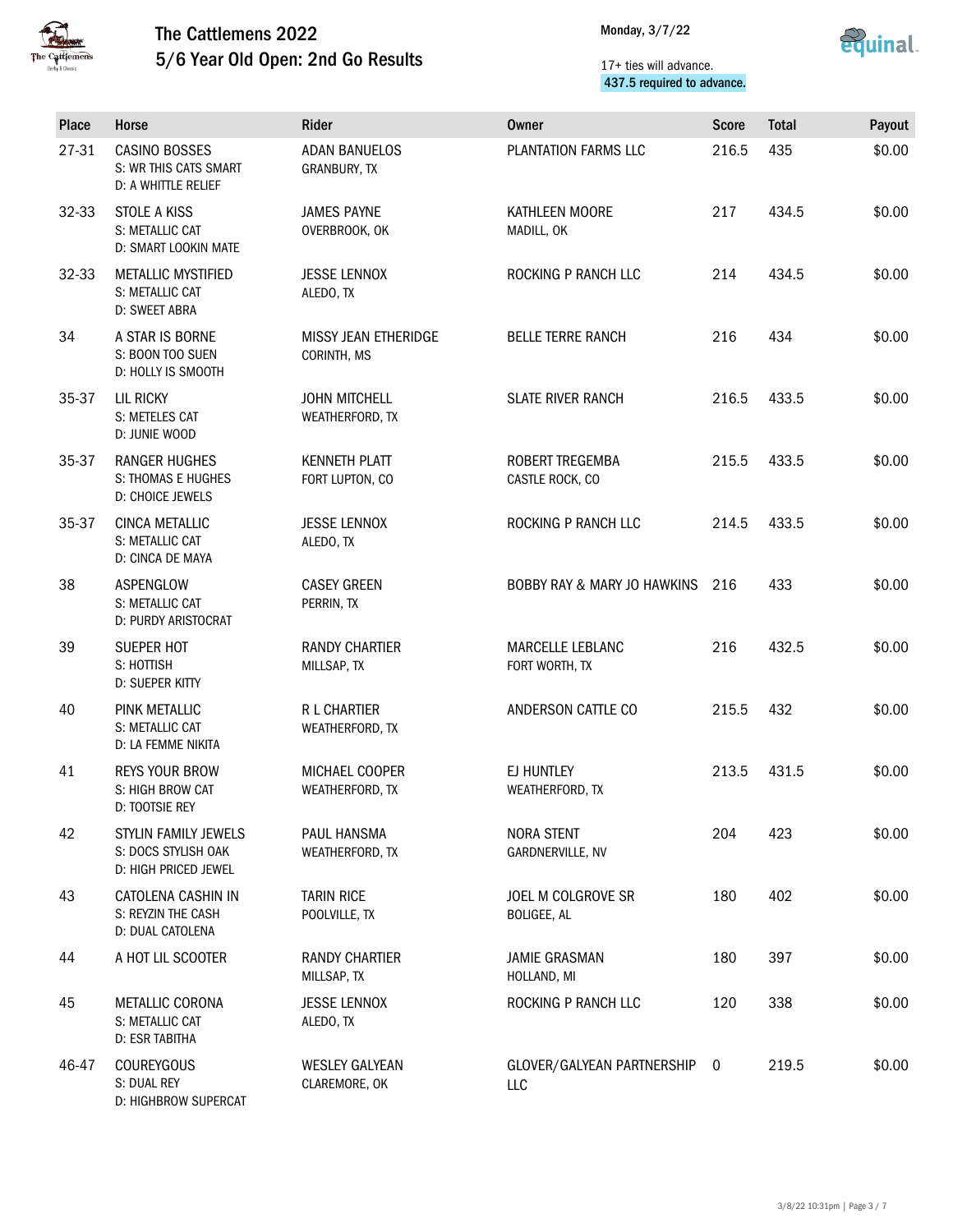



#### 17+ ties will advance. 437.5 required to advance.

| Place | Horse                                                                       | <b>Rider</b>                               | Owner                                                                           | <b>Score</b> | <b>Total</b> | Payout |
|-------|-----------------------------------------------------------------------------|--------------------------------------------|---------------------------------------------------------------------------------|--------------|--------------|--------|
| 46-47 | <b>LIMITS BY EIGHT</b><br>S: REYZIN THE CASH<br>D: SHEZ A SHININ DIAMOND    | <b>GEOFFREY SHEEHAN</b><br>WEATHERFORD, TX | <b>BOSQUE RANCH PERFORMANCE</b><br>HORSES AND BOSQUE RANCH<br><b>EVENTS LLC</b> | $\mathbf{0}$ | 219.5        | \$0.00 |
| 48-50 | <b>SPICE SPICE BABY</b><br>S: METALLIC CAT<br>D: SMART LITTLE PAPRIKA       | <b>CULLEN CHARTIER</b><br>MILLSAP, TX      | CIRCLE R CUTTING HORSES LLC<br>OCALA, FL                                        | $\mathbf{0}$ | 219          | \$0.00 |
| 48-50 | <b>MISS BLU BOON</b><br>S: ONCE IN A BLU BOON<br>D: MATES MEMORY            | LLOYD DENNIS COX<br>MARRIETTA, OK          | KATHLEEN MOORE<br>MADILL, OK                                                    | $\mathbf 0$  | 219          | \$0.00 |
| 48-50 | <b>SPEAK EASIE</b><br>S: SMOOTH TALKIN STYLE<br>D: SDP MISS CABA REY        | <b>CASS TATUM</b><br>OVERBROOK, OK         | <b>BARKER RANCH CH LLC</b>                                                      | $\mathbf{0}$ | 219          | \$0.00 |
| 51-52 | LIL ABRATALLIC<br>S: METALLIC CAT<br>D: MY LITTLE ABRA                      | <b>MATT MILLER</b><br>POOLVILLE, TX        | TEXAS HOLY COW PERF HORSES<br>LLC                                               | $\Omega$     | 218          | \$0.00 |
| 51-52 | TIMELESS LIL CAT<br>S: ONE TIME PEPTO<br><b>D: CR LITTLE CAT</b>            | <b>TARIN RICE</b><br>POOLVILLE, TX         | JOEL M COLGROVE SR<br>BOLIGEE, AL                                               | $\mathbf{0}$ | 218          | \$0.00 |
| 53    | <b>BOWFLEX</b><br><b>S: SMART ARISTOCRAT</b><br><b>D: LITTLE BOW DUALLY</b> | <b>ED FLYNN</b><br>LIPAN, TX               | <b>BILLIE AYLESWORTH</b><br>LIPAN, TX                                           | $\mathbf{0}$ | 217.5        | \$0.00 |
| 54    | HUNTIN SMOOTH CASH<br>S: REYZIN THE CASH<br>D: SMOOTH AS A HUNTRESS         | <b>MATT MILLER</b><br>POOLVILLE, TX        | <b>CHRIS BRENGARD</b><br>PARAGOULD, AR                                          | $\mathbf 0$  | 216.5        | \$0.00 |

Total Payout \$0.00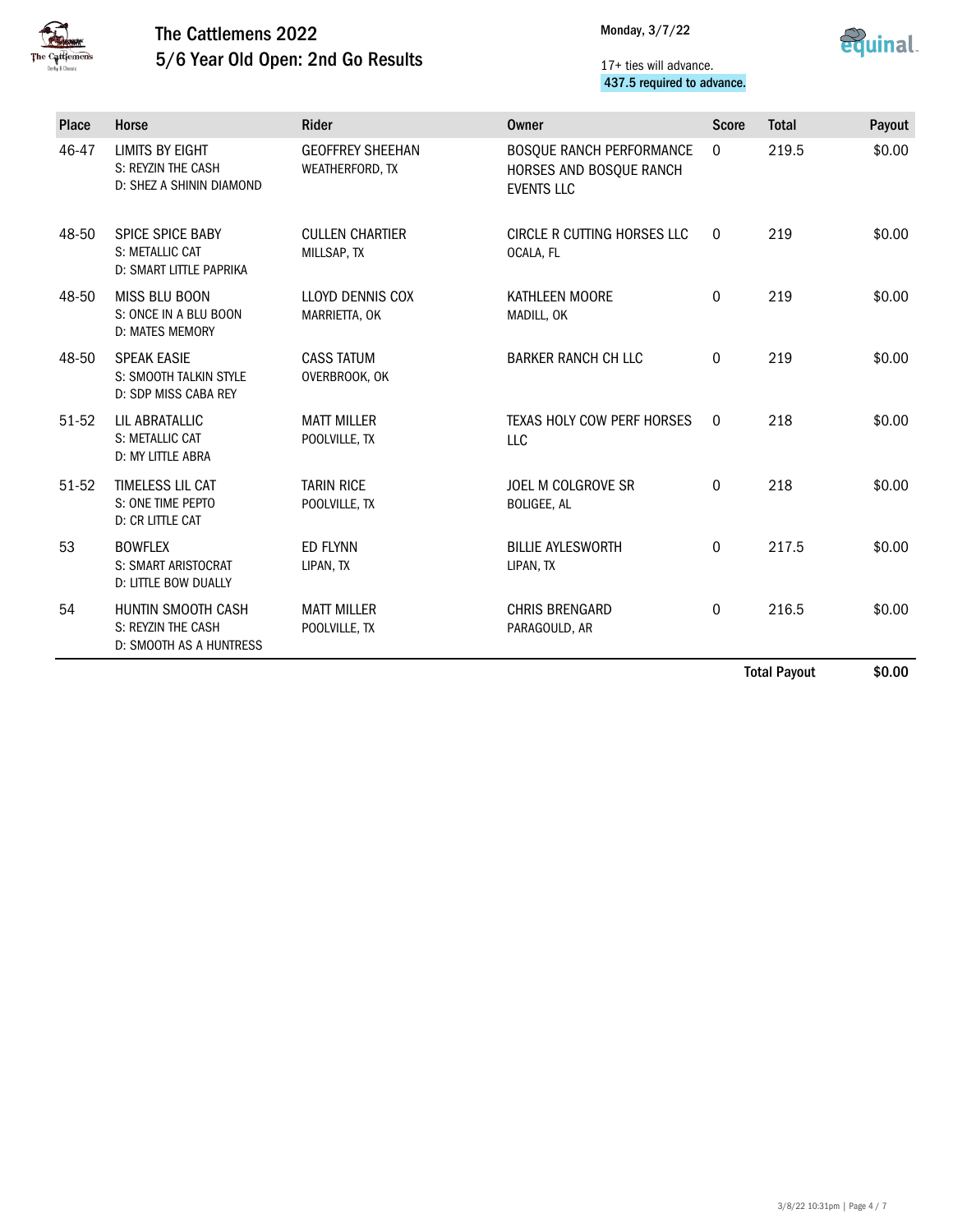



| Place          | Horse                                                                   | Rider                                     | <b>Owner</b>                              | <b>Score</b> | <b>Total</b> | Payout |
|----------------|-------------------------------------------------------------------------|-------------------------------------------|-------------------------------------------|--------------|--------------|--------|
| $1 - 2$        | <b>REYCKONING</b><br>S: REYZIN THE CASH<br>D: THAT CATOMINE             | <b>ADAN BANUELOS</b><br>GRANBURY, TX      | JOHN & BARBARA GAUGHAN                    | 221.5        | 440.5        | \$0.00 |
| $1 - 2$        | <b>BUGATTII</b><br>S: METALLIC CAT<br>D: BUTTON DOWN SUPERCAT           | <b>WESLEY GALYEAN</b><br>CLAREMORE, OK    | SMF CUTTING HORSES LLC<br>ASPEN, CO       | 220.5        | 440.5        | \$0.00 |
| $\mathfrak{Z}$ | <b>SMACK TALKER</b><br>S: SMOOTH TALKIN STYLE<br>D: DARATRCOCOASPREVIEW | <b>ED FLYNN</b><br>LIPAN, TX              | <b>EDDIE YOUNG</b><br>SAN ANGELO, TX      | 218.5        | 439          | \$0.00 |
| 4              | <b>CALIENTEE</b><br>S: HOTTISH<br>D: PUR TEE                            | <b>CULLEN CHARTIER</b><br>MILLSAP, TX     | CIRCLE R CUTTING HORSES LLC<br>OCALA, FL  | 217.5        | 438.5        | \$0.00 |
| 5              | JAE ZEE<br>S: BOON TOO SUEN<br>D: EAZEE E                               | <b>TATUM RICE</b><br>WEATHERFORD, TX      | <b>KEVIN KNIGHT</b><br>WEATHERFORD, TX    | 220.5        | 437          | \$0.00 |
| 6              | <b>MAMAZ BOY</b><br>S: METALLIC CAT<br>D: JUNIE WOOD                    | <b>JOHN MITCHELL</b><br>WEATHERFORD, TX   | <b>SLATE RIVER RANCH</b>                  | 216          | 435.5        | \$0.00 |
| $7-9$          | SMART LOOKIN SANNMAN<br>S: SANNMAN<br>D: DIDGES SMART KITTY             | <b>CHRISTIAN MILLER</b><br>FORT WORTH, TX | <b>TED TURNER</b><br><b>BUSHNELL, FL</b>  | 215          | 435          | \$0.00 |
| $7-9$          | <b>TALKIN REYCY</b><br>S: SMOOTH TALKIN STYLE<br>D: TWICE AS REYCY      | <b>CULLEN CHARTIER</b><br>MILLSAP, TX     | <b>MARK SENN</b><br>AUGUSTA, GA           | 215          | 435          | \$0.00 |
| $7-9$          | CASINO BOSSES<br>S: WR THIS CATS SMART<br>D: A WHITTLE RELIEF           | <b>ADAN BANUELOS</b><br>GRANBURY, TX      | PLANTATION FARMS LLC                      | 216.5        | 435          | \$0.00 |
| 10             | <b>METALLIC MYSTIFIED</b><br>S: METALLIC CAT<br>D: SWEET ABRA           | <b>JESSE LENNOX</b><br>ALEDO, TX          | ROCKING P RANCH LLC                       | 214          | 434.5        | \$0.00 |
| $11 - 12$      | <b>RANGER HUGHES</b><br>S: THOMAS E HUGHES<br>D: CHOICE JEWELS          | <b>KENNETH PLATT</b><br>FORT LUPTON, CO   | <b>ROBERT TREGEMBA</b><br>CASTLE ROCK, CO | 215.5        | 433.5        | \$0.00 |
| $11 - 12$      | <b>LIL RICKY</b><br>S: METELES CAT<br>D: JUNIE WOOD                     | <b>JOHN MITCHELL</b><br>WEATHERFORD, TX   | <b>SLATE RIVER RANCH</b>                  | 216.5        | 433.5        | \$0.00 |
| 13             | SUEPER HOT<br>S: HOTTISH<br>D: SUEPER KITTY                             | <b>RANDY CHARTIER</b><br>MILLSAP, TX      | MARCELLE LEBLANC<br>FORT WORTH, TX        | 216          | 432.5        | \$0.00 |
| 14             | <b>REYS YOUR BROW</b><br>S: HIGH BROW CAT<br>D: TOOTSIE REY             | MICHAEL COOPER<br>WEATHERFORD, TX         | EJ HUNTLEY<br>WEATHERFORD, TX             | 213.5        | 431.5        | \$0.00 |
| 15             | STYLIN FAMILY JEWELS<br>S: DOCS STYLISH OAK<br>D: HIGH PRICED JEWEL     | PAUL HANSMA<br>WEATHERFORD, TX            | <b>NORA STENT</b><br>GARDNERVILLE, NV     | 204          | 423          | \$0.00 |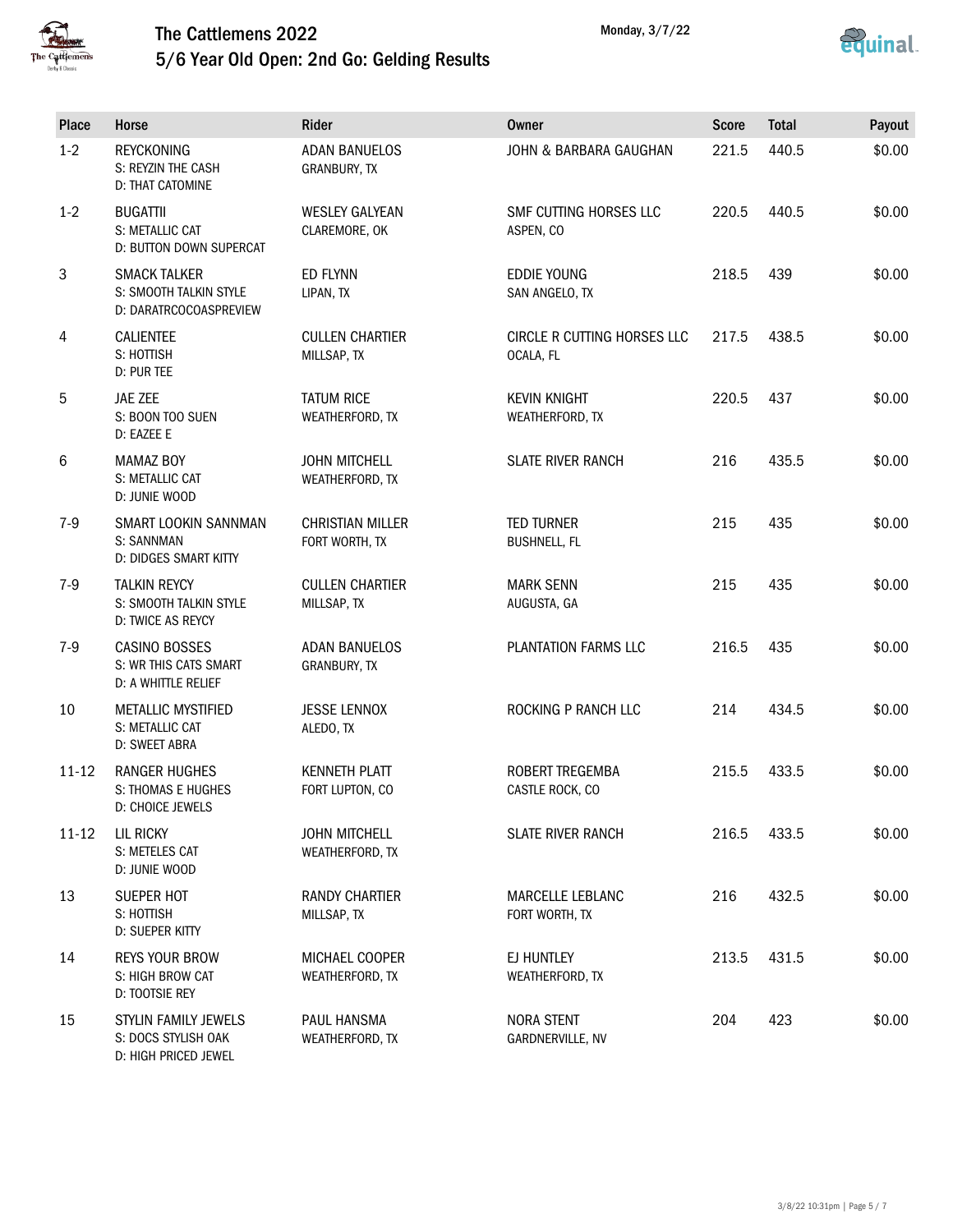



| <b>Place</b> | Horse                                                         | Rider                 | Owner                                 | Score | Total | Payout |
|--------------|---------------------------------------------------------------|-----------------------|---------------------------------------|-------|-------|--------|
| 16           | <b>BOWFLEX</b><br>S: SMART ARISTOCRAT<br>D: LITTLE BOW DUALLY | ED FLYNN<br>LIPAN, TX | <b>BILLIE AYLESWORTH</b><br>LIPAN, TX |       | 217.5 | \$0.00 |

Total Payout \$0.00